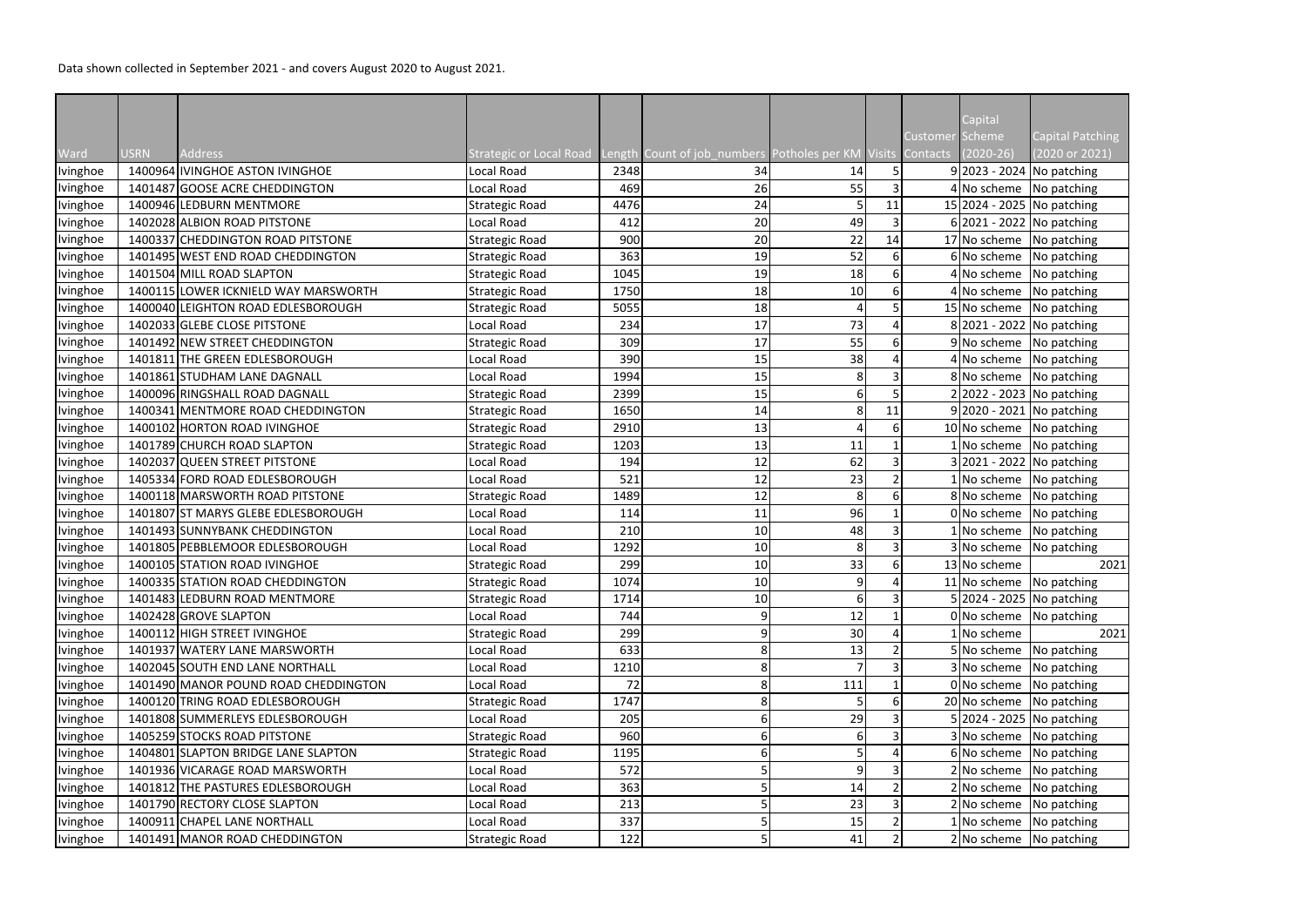| Ivinghoe        | 1400110 CHURCH ROAD IVINGHOE                   | <b>Strategic Road</b> | 175  |   | 29 |   |             | 4 No scheme No patching      |
|-----------------|------------------------------------------------|-----------------------|------|---|----|---|-------------|------------------------------|
| Ivinghoe        | 1402039 THE CRESCENT PITSTONE                  | Local Road            | 161  |   | 25 |   |             | 2 No scheme No patching      |
| Ivinghoe        | 1404863 SLAPTON ROAD IVINGHOE ASTON            | Local Road            | 1317 |   |    |   |             | 2 No scheme No patching      |
| Ivinghoe        | 1400755 NELSON ROAD DAGNALL                    | Local Road            | 169  |   | 24 | 3 |             | 2 No scheme No patching      |
| Ivinghoe        | 1400940 IVINGHOE ASTON ROAD SLAPTON            | Local Road            | 1157 |   |    |   |             | 1 2023 - 2024   No patching  |
| Ivinghoe        | 1402031 CHURCH ROAD PITSTONE                   | Local Road            | 281  |   | 14 |   |             | 0 No scheme No patching      |
| Ivinghoe        | 1400912 CHEDDINGTON ROAD MENTMORE              | Local Road            | 1983 |   |    |   |             | 11 No scheme No patching     |
| Ivinghoe        | 1400043 MAIN ROAD NORTH DAGNALL                | Strategic Road        | 2106 |   |    |   |             | 15 2022 - 2023 No patching   |
| Ivinghoe        | 1401503 HORTON ROAD SLAPTON                    | <b>Strategic Road</b> | 373  |   | 11 |   |             | 3 No scheme No patching      |
| Ivinghoe        | 1402041 YARDLEY AVENUE PITSTONE                | Local Road            | 740  |   |    |   |             | 2 No scheme   No patching    |
| Ivinghoe        | 1402019 THE GREEN MENTMORE                     | Local Road            | 257  |   | 12 |   |             | 8 No scheme No patching      |
| Ivinghoe        | 1402359 MOOR END CLOSE EDLESBOROUGH            | Local Road            | 98   |   | 31 |   |             | 0 No scheme No patching      |
| Ivinghoe        | 1401932 LUKES LEA MARSWORTH                    | Local Road            | 320  |   | 9  |   |             | 0 No scheme No patching      |
| Ivinghoe        | 1401489 LEECHES WAY CHEDDINGTON                | Local Road            | 176  |   | 17 |   |             | 0 No scheme No patching      |
| Ivinghoe        | 1401799 COW LANE EDLESBOROUGH                  | Local Road            | 619  |   |    |   |             | 1 No scheme   No patching    |
| Ivinghoe        | 1402023 CHURCH LANE CHEDDINGTON                | Local Road            | 250  |   | 12 |   |             | 7 No scheme No patching      |
| Ivinghoe        | 1400344 VICARAGE ROAD PITSTONE                 | Strategic Road        | 1540 |   |    |   |             | $2 No scheme$ No patching    |
| Ivinghoe        | 1402430 MENTMORE MENTMORE                      | Strategic Road        | 1497 |   |    |   |             | 8 2024 - 2025 No patching    |
| Ivinghoe        | 1400044 MAIN ROAD SOUTH DAGNALL                | <b>Strategic Road</b> | 1272 |   |    |   |             | 0 No scheme No patching      |
| Ivinghoe        | 1400338 HIGH STREET CHEDDINGTON                | <b>Strategic Road</b> | 757  |   |    |   |             | 5 2020 - 2021 No patching    |
| Ivinghoe        | 1403166 EDLESBOROUGH FOOTPATH 14A EDLESBOROUGH | O                     | 106  |   | 19 |   |             | 0 No scheme No patching      |
| Ivinghoe        | 1401902 WELLCROFT IVINGHOE                     | Local Road            | 189  |   | 11 |   |             | 1 No scheme No patching      |
| Ivinghoe        | 1401494 THE GREEN CHEDDINGTON                  | Local Road            | 106  |   | 19 |   |             | 0 No scheme   No patching    |
| Ivinghoe        | 1402038 RUSHENDON FURLONG PITSTONE             | Local Road            | 307  |   |    |   | 4 No scheme | No patching                  |
| Ivinghoe        | 1400365 IRVING CRESCENT CHEDDINGTON            | Local Road            | 47   |   | 43 |   | 1 No scheme | No patching                  |
| Ivinghoe        | 1400749 EATON BRAY ROAD NORTHALL               | Local Road            | 619  |   |    |   |             | 0 No scheme No patching      |
| Ivinghoe        | 1400106 TRING ROAD IVINGHOE                    | Strategic Road        | 905  |   |    |   |             | 0 No scheme No patching      |
| Ivinghoe        | 1401791 SLAPTON LANE NORTHALL                  | Strategic Road        | 863  |   |    |   |             | $1 $ No scheme   No patching |
| <b>lvinghoe</b> | 1400147 LONG MARSTON ROAD CHEDDINGTON          | Strategic Road        | 1584 |   |    |   |             | 4 No scheme No patching      |
| Ivinghoe        | 1401801 HIGH STREET EDLESBOROUGH               | <b>Strategic Road</b> | 977  |   |    |   |             | 6 No scheme No patching      |
| Ivinghoe        | 1400095 DUNSTABLE ROAD DAGNALL                 | <b>Strategic Road</b> | 1137 |   |    |   |             | 4 2022 - 2023 No patching    |
| Ivinghoe        | 1403477 PITSTONE BOAT 2 PITSTONE               | 0                     | 375  |   |    |   |             | 1 No scheme No patching      |
| Ivinghoe        | 1402533 WATERSIDE EDLESBOROUGH                 | Local Road            | 173  |   |    |   |             | $1 $ No scheme   No patching |
| Ivinghoe        | 1401899 LADYSMITH ROAD IVINGHOE                | Local Road            | 188  |   |    |   | 3 No scheme | No patching                  |
| Ivinghoe        | 1401488 HILL SIDE CHEDDINGTON                  | Local Road            | 207  |   |    |   |             | $1$ No scheme No patching    |
| Ivinghoe        | 1402030 CHEQUERS LANE PITSTONE                 | Local Road            | 257  |   |    |   |             | 0 No scheme No patching      |
| Ivinghoe        | 1402042 BROCAS WAY HORTON                      | Local Road            | 39   |   | 26 |   | 0 No scheme | No patching                  |
| Ivinghoe        | 1400343 PITSTONE ROAD CHEDDINGTON              | Strategic Road        | 853  |   |    |   | 4 No scheme | No patching                  |
| Ivinghoe        | 1400962 HORTON ROAD HORTON                     | <b>Strategic Road</b> | 907  |   |    |   | 1 No scheme | No patching                  |
| Ivinghoe        | 1400101 HORTON ROAD CHEDDINGTON                | <b>Strategic Road</b> | 511  |   |    |   |             | 2 No scheme No patching      |
| Ivinghoe        | 1400111 DUNSTABLE ROAD IVINGHOE                | <b>Strategic Road</b> | 2028 |   |    |   |             | 4 No scheme No patching      |
| Ivinghoe        | 1404896 CHEDDINGTON ROAD MARSWORTH             | Strategic Road        | 858  |   |    |   |             | 0 No scheme No patching      |
| Ivinghoe        | 1401901 VICARAGE LANE IVINGHOE                 | Local Road            | 131  |   |    |   | 1 No scheme | No patching                  |
| Ivinghoe        | 1401806 SLICKETTS LANE EDLESBOROUGH            | Local Road            | 361  |   |    |   | 1 No scheme | No patching                  |
| Ivinghoe        | 1404799 ROWDEN FARM LANE MENTMORE              | Local Road            | 967  |   |    | 0 |             | 3 No scheme No patching      |
| Ivinghoe        | 1402027 PAINES ORCHARD CHEDDINGTON             | Local Road            | 41   | 0 | O  | 0 |             | $1 $ No scheme   No patching |